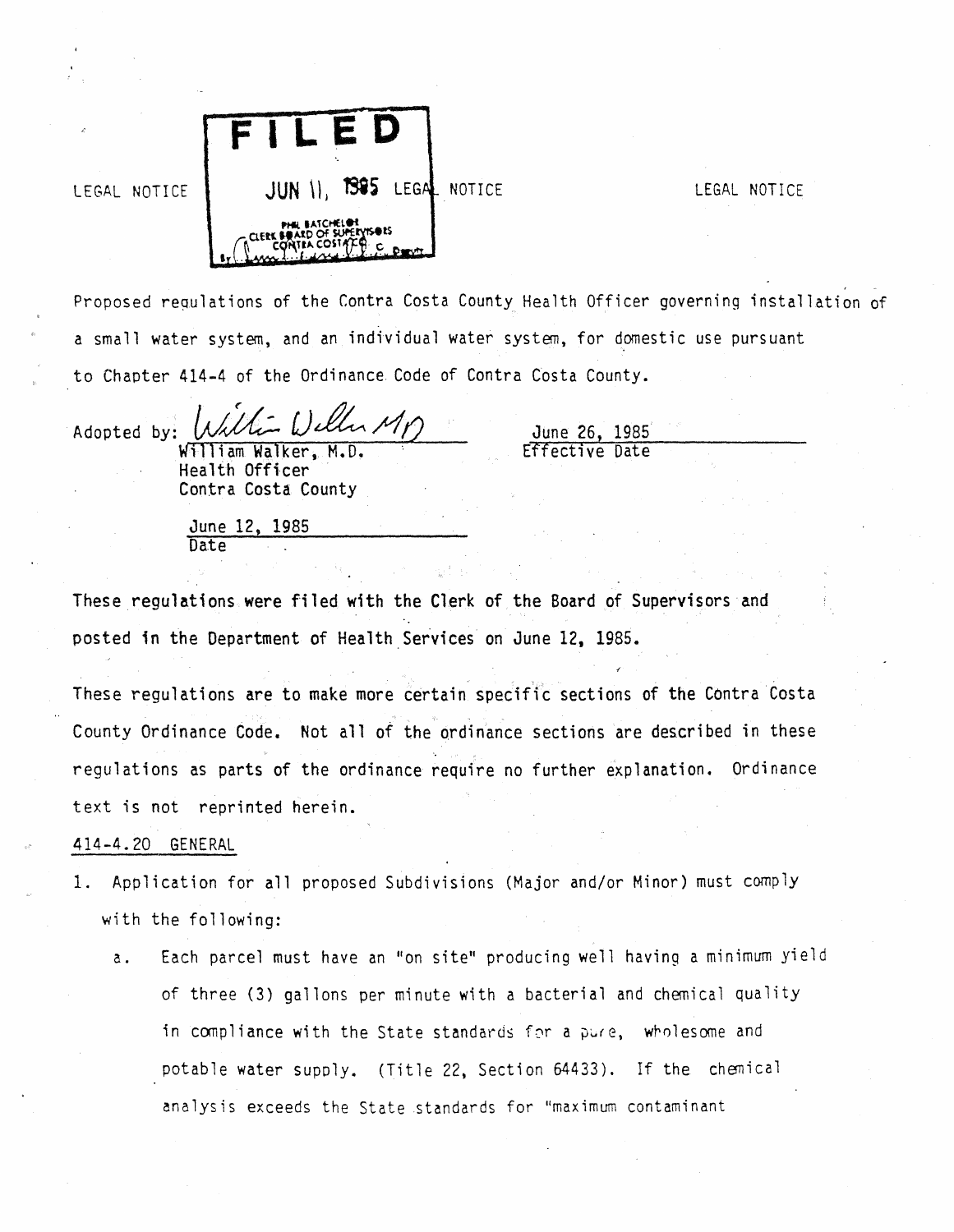levels" for water potability, a statement must be attached and "run with the property deed" advising of these levels

·,·

 $-or-$ 

b. Have verifiable water availability data from adjacent parcels presented by the applicant or knowledge of the same, known by this Division concerning water quality and quantity per (a) above

 $-$ and $-$ 

Have a statement that "attaches and runs with the deed'' indicating that a water well shall be installed on the subject parcel complying with the general requirements stated above prior to obtaining a Building Department permit for construction.

- c. In addition to the above, a hydro-geological evaluation may be required: in known or suspected water short areas. This will include seasonal as well as yearly variations.
	- $(1)$  The purpose for requesting hydrogeological evaluations is to determine the total projected numbers of dwelling units that can be supplied with drinking water from existing aquifers. The two primary circumstances that would generally require hydrogeological evaluations are:
		- (1.1) Where a proposed major· subdivision contemplating the addition of large numbers of dwelling units on individual wells would substantially increase the density within an existing drainage basin. Hydrogeological data relevant to recharge of aquifers and projected yield

-2-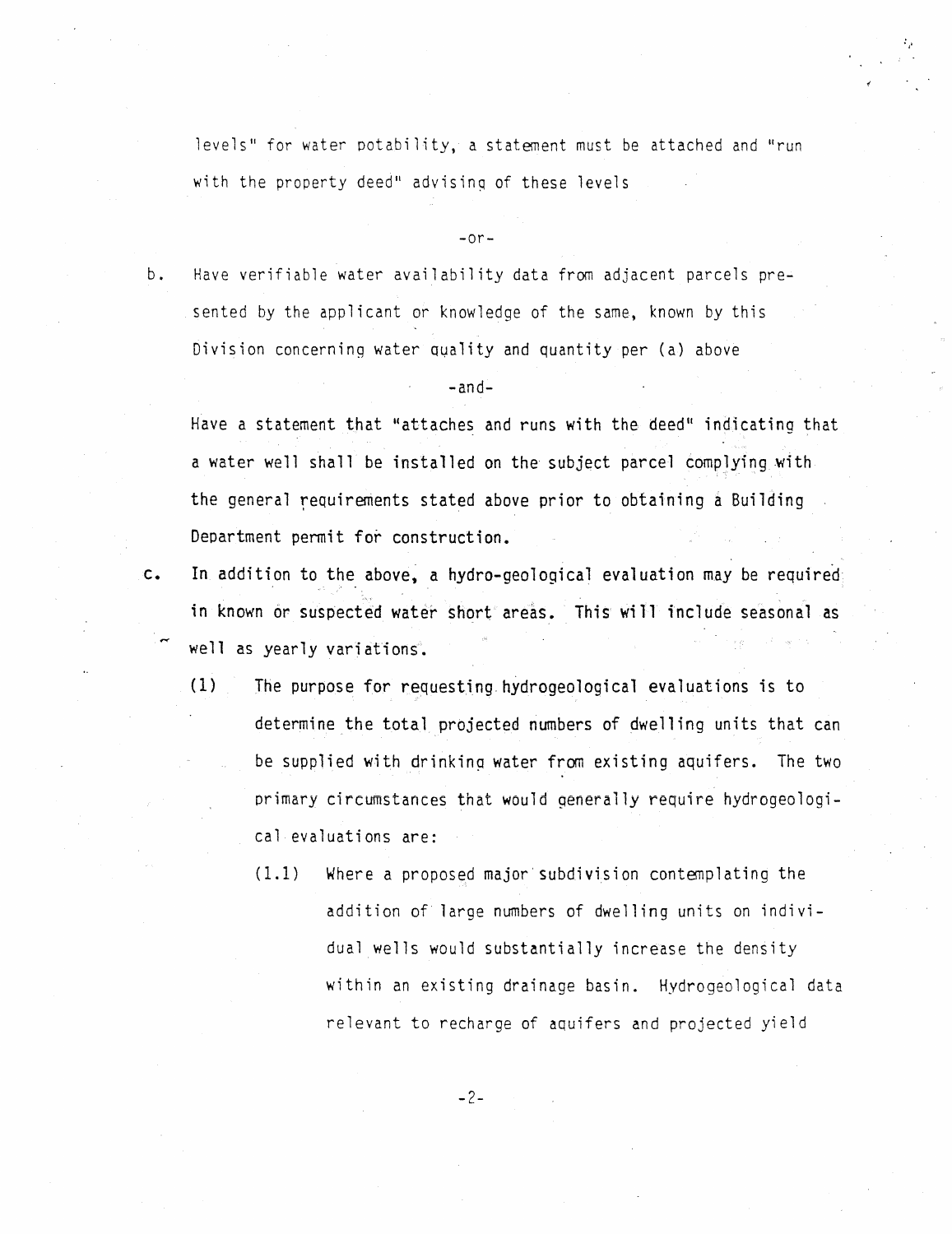would become essential not only to support approval of large major subdivisions under these circumstances, but also to ensure that the water supplies servinq existing structures would not be depleted by the proposed increased demand.

(1.2) In those cases where density is increasing in particular drainage basins due to the build out of previously approved subdivisions using individual wells for water supplies and existing well vields begin to evidence declines due to the increased demand. In these circumstances, or in water short basins, hydrogeological studies would be appropriate as a condition for subsequent development to provide sufficient data to protect existing uses and assure sufficient yield for proposed uses. Specific reasons will be stated in support of requested hydrogeological evaluations in each case.

## 414-1.202 APPROVED WATER SUPPLY SYSTEM

The requirements of Titles 17 and 22 of the California Administrative Code apply to small water systems and individual systems are not subject to these requirements.

#### 414-1.204 LICENSED WELL DRILLER

The class of license required shall be determined by the State of California licensing agency. The Health Officer shall refer any inquiries regarding the licensing requirements to the licensing agency in writing. The decision of the licensinq agency shall be the sole criteria for the Health Officer's acceptance or rejection of any license.

-3-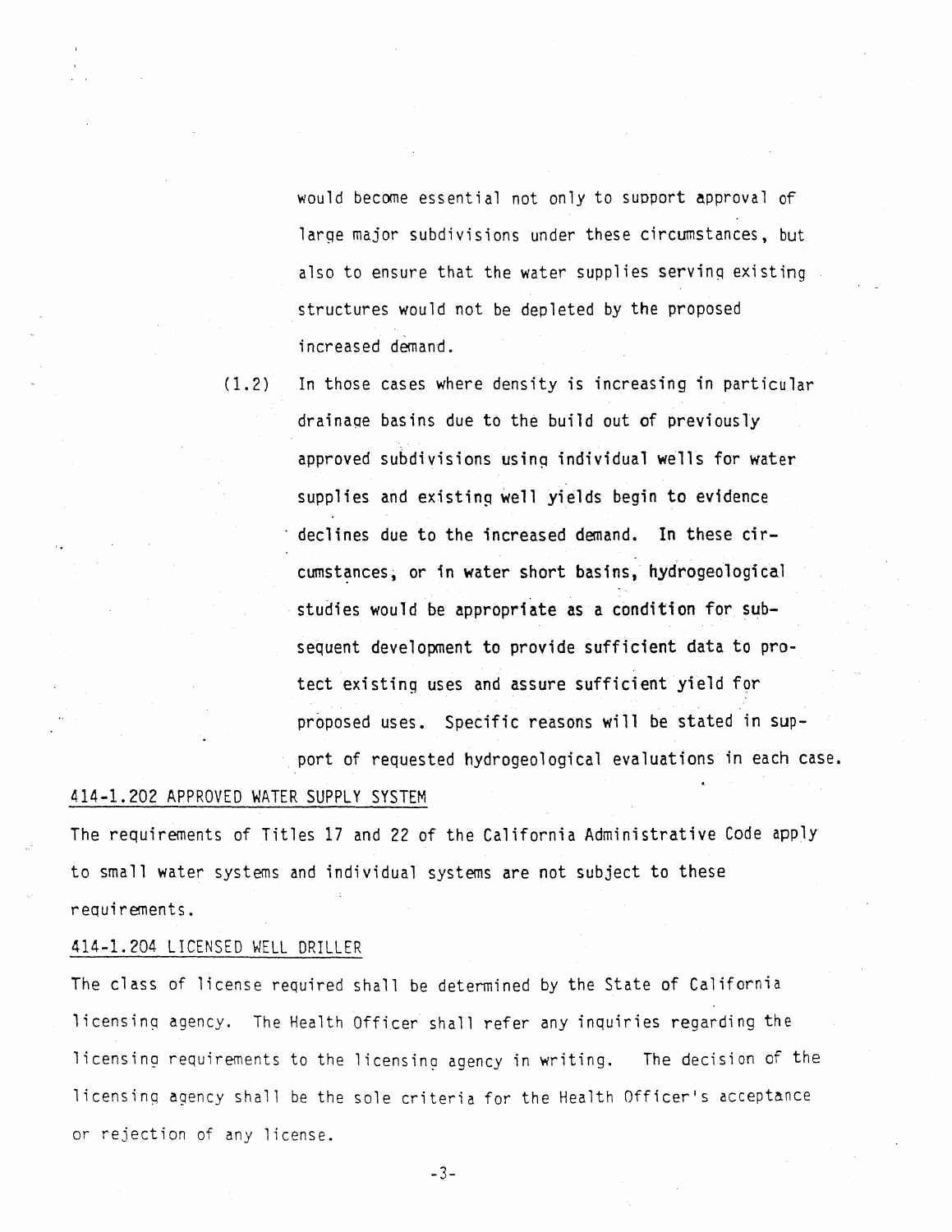## 414-1.206 ABAN00NED WELL

The Health Officer shall maintain a log of all known abandoned or inactive wells. The owner of the well shall be required annually to declare his intentions to use the well again or the well shall be permanently abandoned.

## 414-1.208 SMALL WATER SYSTEMS

Fees for applications to construct a small water system are an amount equal to three times the annual license fee for the proposed system plus individual permit fees for any new well(s) included as part of the proposed system. The charae that is based on the annual license fee shall be considered as a deposit to cover the Health Officer's costs of plan checking and making construction inspections. Any money remaining in the deposit fund on completion of construction shall be refunded to the applicant.

#### 414-1.210 SMALL WATER· SYSTEM - APPROVED SOURCES

The Health Officer's approval or denial of the water source shall be based on laboratory analysis of the water. If the water does not meet the requirements for domestic water, the applicant or operator shall provide water from an alternate source meeting the requirements or install treatment facilities acceptable to the Health Officer.

## 414-1.212 SMALL WATER SYSTEM - DISTRIBUTION

(d) Backflow protection. Backflow protection devices shall be installed when the property has an auxiliary source of water. Any other sources of real or potential backflow from auxiliary water sources or other contaminants shall be eliminated as directed by the Health Officer.

-4-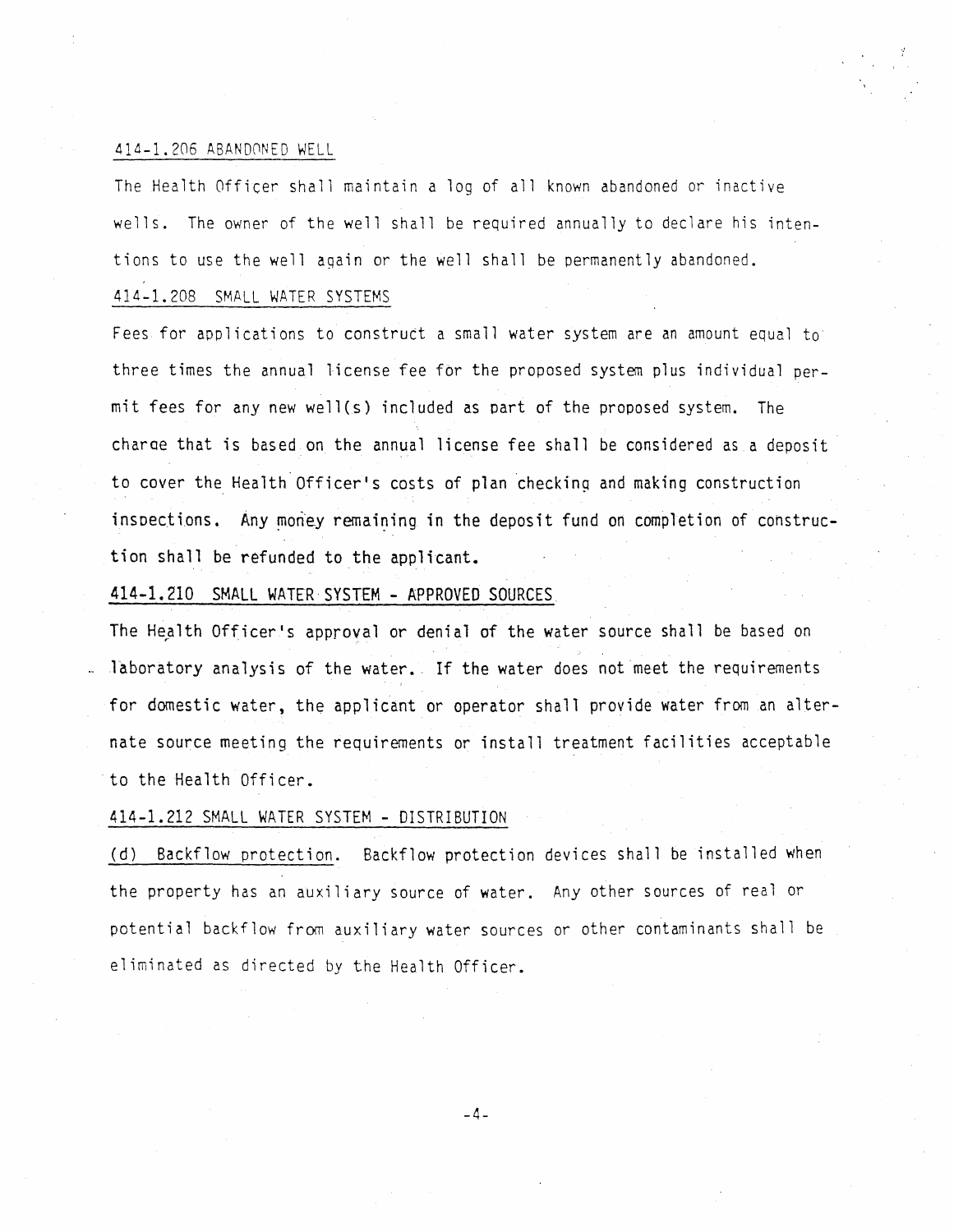(f) Location of pipes. Water mains shall not be installed in the same trench as sanitary sewers. Water lines from buildinqs to the water meter or street main may be installed in the same trench as the house sewer when the sewer is constructed of material approved for use under the building. The standards adopted by the State Deoartment of Health Services for separation of water mains and sewers, and the Uniform Plumbing Code Requlations for building sewer and water lines are adopted as a part of these regulations.

#### 414-1.214 INDIVIDUAL WATER SYSTEMS.

Chemical - physical analysis of the water may be required when

there is evidence the water may not be suitable for domestic use. If tests indicate the water contains contaminants that pose a direct and immediate hazard to health, the water will not be approved for domestic use. When the water contains secondary constituents in excess of recommended standards, the Health Officer shall notify the property owner in writing but use of the water as a ··source of supply for an individual system may not be disapproved.

## 414-1.216 QUANTITY

·Yield tests shall be required when there is no historical evidence to document well yield. Yield tests shall include the rate of water discharged and measurements of drawdown in the well.

On low yield wells where recharge and discharge reach equilibrium within thirty minutes of the beginning of the test, the rate of discharge shall be measured for four hours and be accompanied by hourly measurements of drawdown to verify the static or dynamic level of water in the well column does not fluctuate.

-5-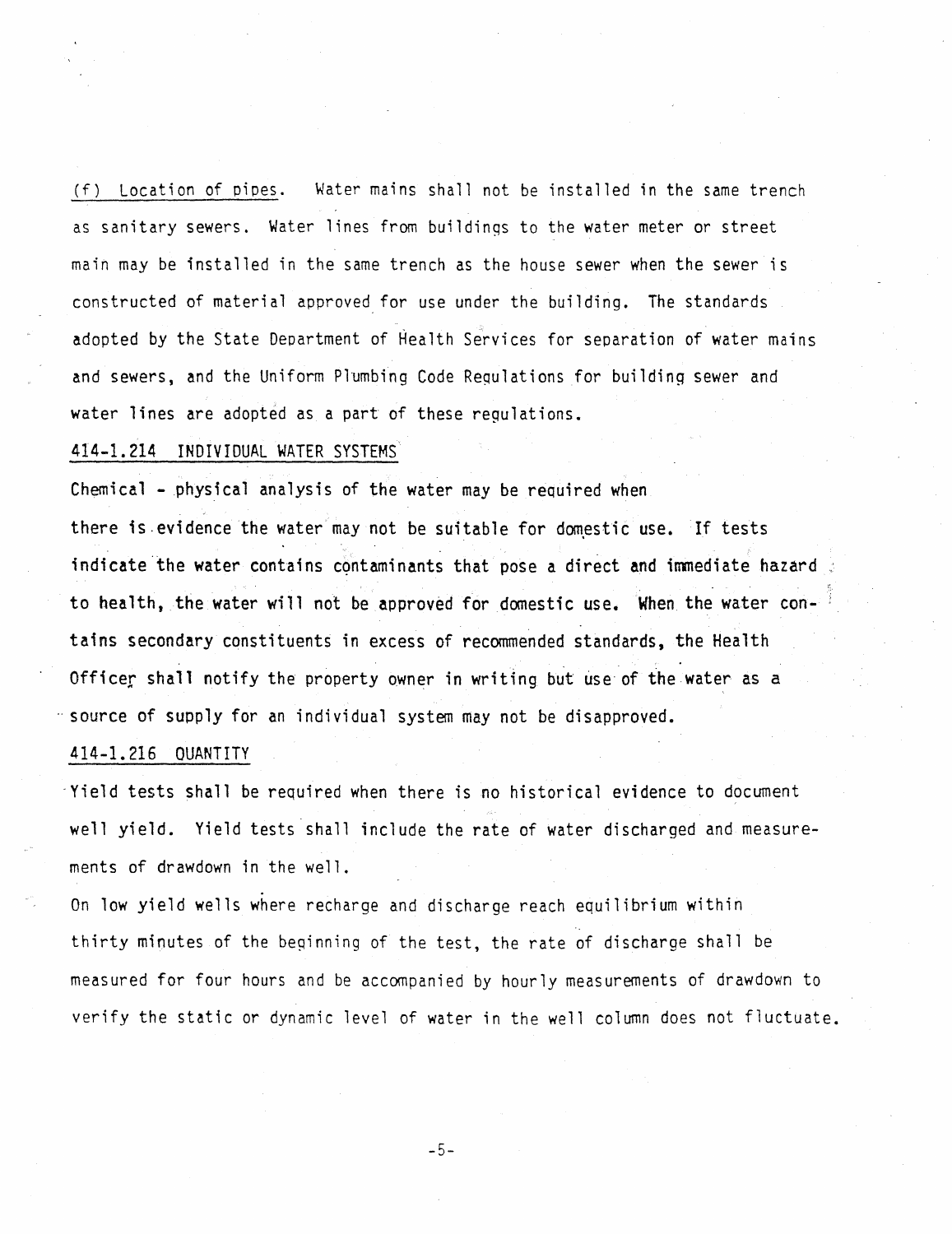Hi9h yield wells are defined as those wells that will sustain a yield of at least twice the minimum quantity required for the orooosed prooerty development. On hiqh yield wells, where recharoe and discharqe do not reach eauilibrium until one hour after the beginning of the test, measurement of pump discharge may be limited to one hour after eauilibrium is reached with a minimum of two measurements of drawdown at 30 minute intervals. Yield tests shall be reported on a form provided by the Health Officer. See attached Exhibit "B". Other methods of determining well yield may be accepted when the production requirements for the well are signifcantly less than the probable yield of the well as determined by a bailer test or historical data of the area where the well is located. The historical data must be acceptable to the Health Officer. The data must also be supported by a pump test for the specific well being evaluated. The pump test shall be for a minimum of two hours and the volume discharged shall be reported to the Health Officer.

414-1.218 WELLS - PERMIT REQUIRED

..

(a) The applicant for a permit shall specify who will perform the basic well construction which includes drilling, casing, sealing the annular space and providing a secure cover or cap for the well. The applicant shall also specify the party responsible for well development which includes yield tests and water quality analysis if required by the Health Officer and installation of the pump, sanitary seal, and concrete platform.

(b) The Health Officer shall provide permit cards that will allow for signoff or approval of the two phases of well installation described in the preceding. The Health Officer shall maintain a loq of permits issued and investigate each application 12 months after issuance of a permit if the party responsible for Phase 2 has not requested a final inspection during the 12 months following permit issuance. See the attached Exhibit "A".

-6-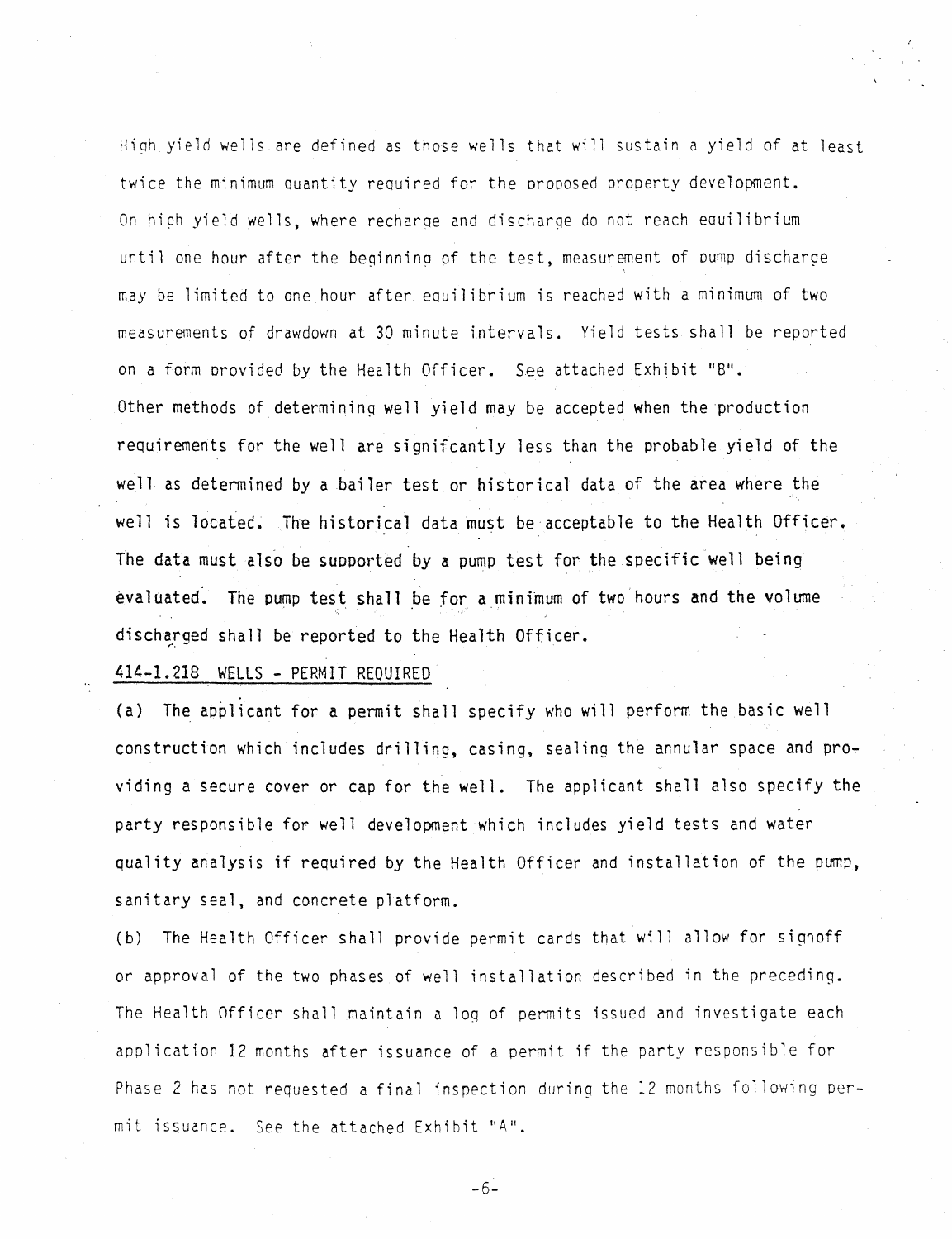(c) A cooy of the neoartment of Water Resources reporting form will be acceptahle to meet the requirement for certification of the protection of the aquifers penetrated during construction of the well. The DWR form is required prior to the signoff of Phase I - Construction. The Department of Health Services shall submit copies of yield tests (pump tests) when completed prior to final approval of well permit (Phase II) upon receipt to DWR, when required by that state agency.

## 414-1.220 WELLS-SITE

No well shall be located any closer to the areas identified below except on written approval of the Health Officer. Other hazards will be evaluated and well setback requirements will be established by the Health Officer as needed.

| With the exception of property lines, all<br>distances are upslope from the well: | Private Wells | Public Wells |
|-----------------------------------------------------------------------------------|---------------|--------------|
| Property Line (unsewered area)                                                    | 50 feet       | 50 feet      |
| Septic Tank                                                                       | 100 feet      | 100 feet     |
| Sewer Lines                                                                       | 50 feet       | 50 feet      |
| Stream, Ditch, or Drainage Channel                                                | 50 feet       | 50 feet      |
| Subsurface Leaching Device                                                        | 100 feet      | 100 feet     |
| Livestock Area                                                                    | 25 feet       | 25 feet      |
|                                                                                   |               |              |

#### 414-1.222 WELLS - PROTECTION

- 1. No additives shall be used in drilling mud that have not been approved by the State Department of Health Services. Chlorination of wells shall be done as described in Appendix C, Department of Water Resources Bulletin 74-81.
- 2. All well casinqs shall be new and meet the following requirements:
	- a. Well casing shall be strong enough to resist the forces imposed on it during installation and service life.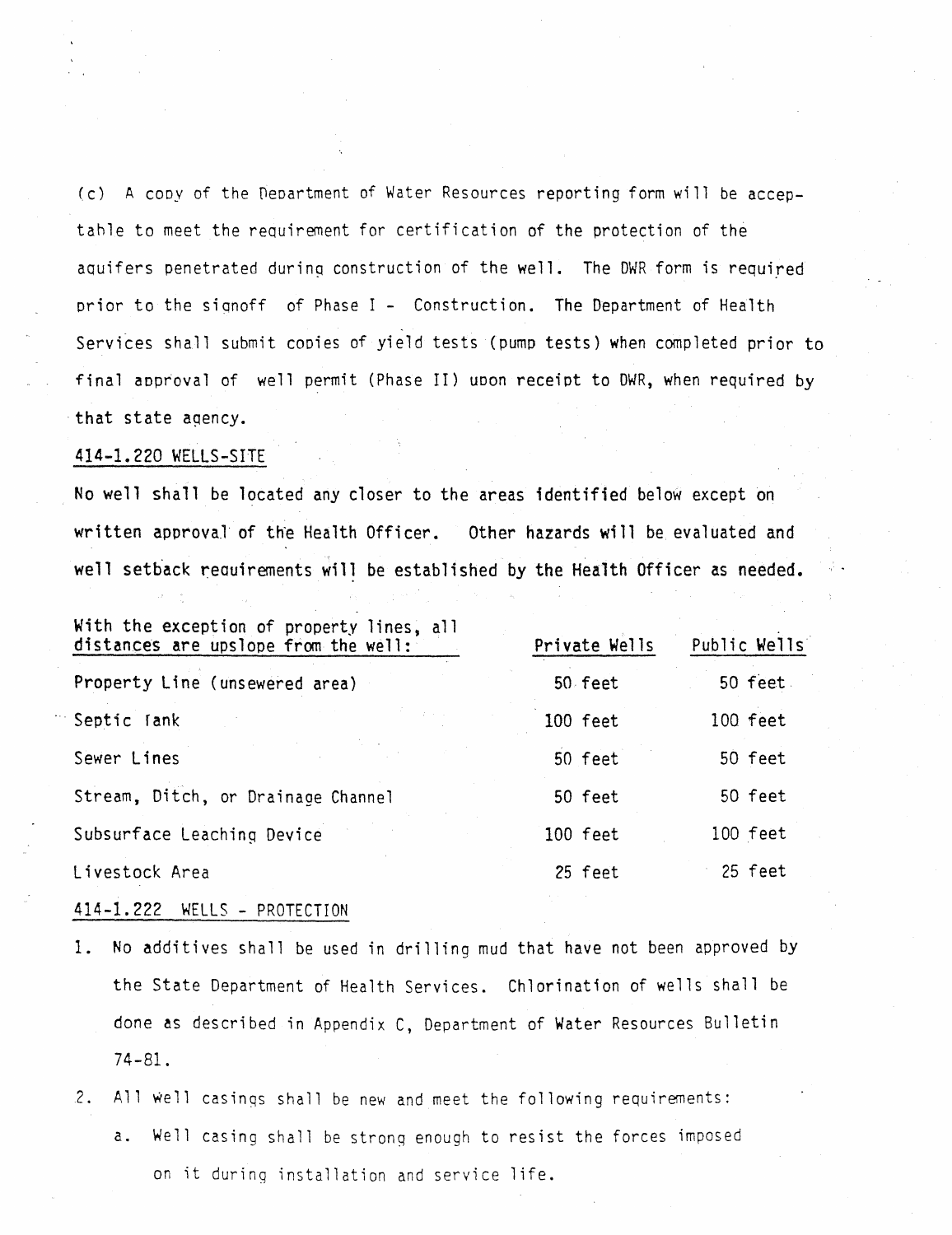- b. Additives to accelerate the curing of cement shall not be used when thermoplastic casino is used.
- c. Bentonite (up to 8 oercent) shall be added to cement seals to reduce the heat of hydration when thermoplastic casing is used.
- d. All casinq shall meet the conditions described in Section 12, State of California, Department of Water Resources, Bulletin 74-81.
- 3. Sealing of the annular space shall be performed in strict compliance with the requirements described in Section 9, California Department of Resources Bulletin 74-81. The Health Officer shall be notified at least 24 hours in advance of the installation of the seal. The seal shall be placed in one continuous mass starting from the bottom of the space to be grouted and continuing upward. The depth of the seal shall be as described below:
	- a. A11 wells shall be sealed to prevent contamination from surface sources. The minimum depth of the seal for this purpose shall be fifty (50) feet. For wells drilled to a shallow depth, where a (50) foot seal is not possible, the Health Officer shall determine the depth of the seal after consultation with the driller and a review of all pertinent information.
	- b. All wells shall be sealed to prevent the interchange of water between aquifers when this interchange would result in deqradation of the quality of water in one or more aquifers. One example is where high nitrate levels have been identified in the more shallow aauifers.
	- c. Wells installed in areas where the producing aquifer or strata is not overlain with impervious material, shall be sealed to the producing aquifer. This requirement is particularly applicable to, but may not be limited to, delta peat/sand formations.

-8-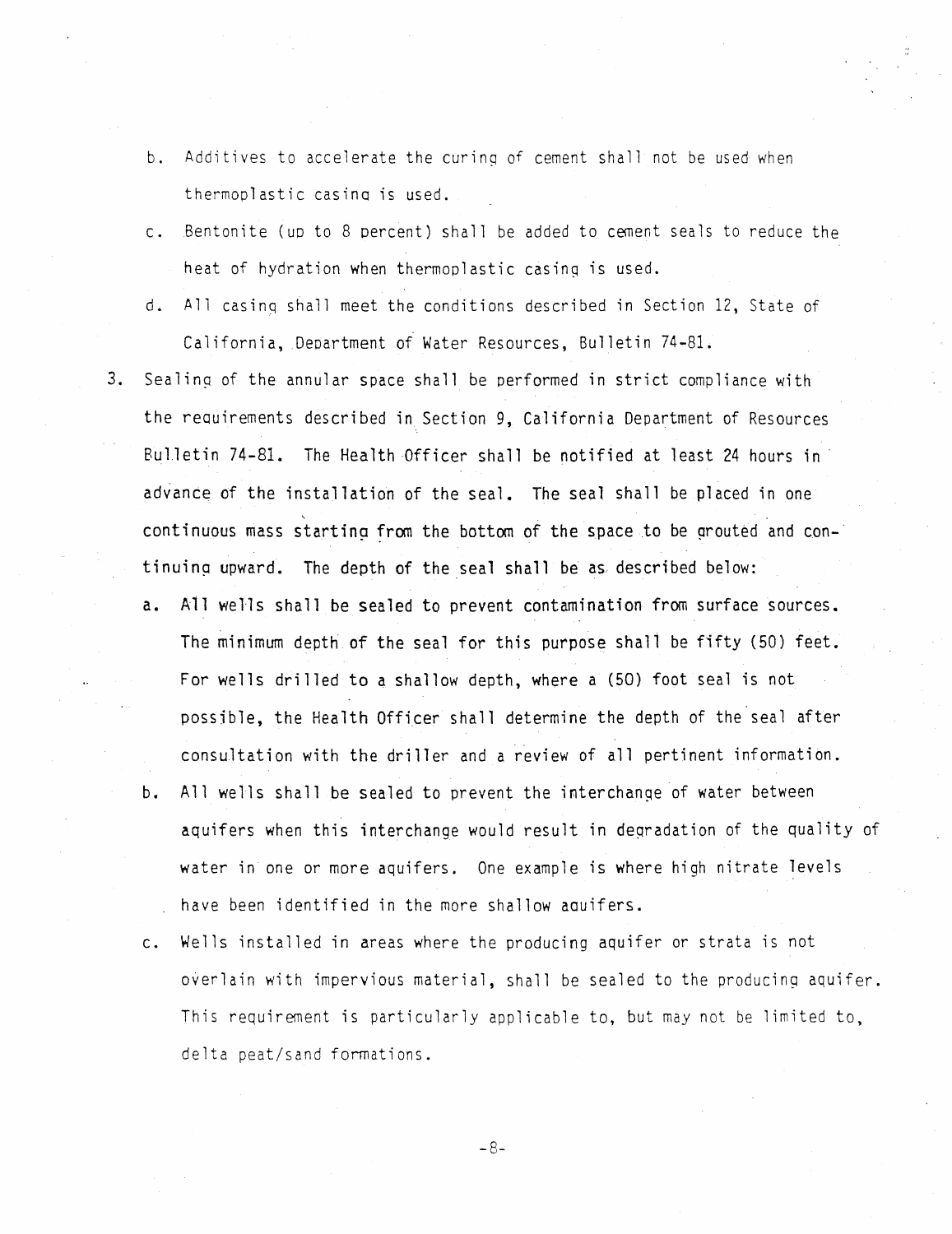- 4. A completed cooy of the latest revision of DWR Form 18R, submitted to the Health 0fficer, shall serve as the driller's certification of the protection of the aauifers penetrated during drilling and completion of the well. ~14-1.224 ABAND0NMENT OF WELLS
	- a. Temporary abandonment (inactive).
		- The well must have no defects which will allow the degradation or contamination of the water quality in the well or in the water bearing formations penetrated by the well. The top of the casing shall be securely capped. The well shall be marked so it can be clearly seen. The area around the well shall be kept clear of brush or debris $\cdot$ .
	- b. Permanent abandonment.

All wells shall be destroyed in such a way that they will not act as a conduit for the infiltration of surface drainage or shallow depth groundwaters into groundwater aquifers. Shallow depth groundwater is water that is found above the first usable aquifer.

- 1. Obstructions shall be removed, if possible, prior to filling the hole. If the obstruction is hardware, and cannot be removed, a tremie pipe will have to be passed below the obstruction to place sealing material to the full depth of the well.
- 2. The casing shall be perforated, as necessary, to seal any annular space or voids.
- 3. In dug wells, as much of the lining as possible shall be removed prior to filling the well.
- 4. Wells shall be filled from the bottom up. The method used shall not allow for free fall, dilution or separation of the sealing material.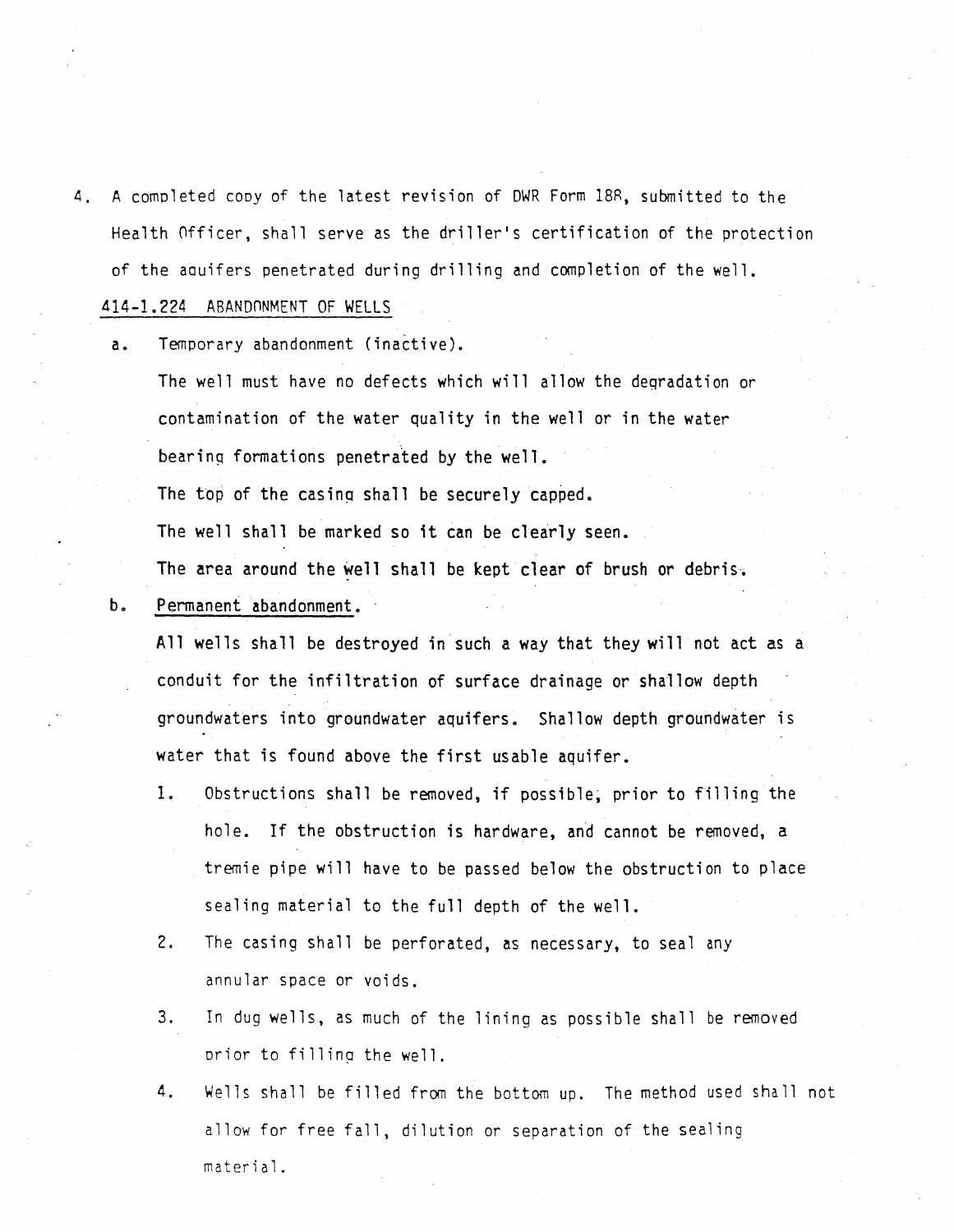- S. All wells shall be filled so as to prevent interaauifer flow through the well or around the outside of the casing. The casing shall be perforated to its full depth.
- 6. Special care·must be exercised in wells having a significant producing flow. In such cases, the casing must be perforated opposite the area to be sealed and the sealinq material forced into the surroundinq formation under pressure.
- 7. Gravel packed wells shall be sealed so as to force the sealinq material into the gravel pack under pressure.
- 8. The person sealing the well shall verify that the volume of material placed in the hole is at least equal to the volume of the empty hole.
- 9. Sealing materials used shall be impervious. Acceptable materials include:

a. Bentonite

- b. Neat cement- one bag of cement to 5 to 7 gallons of water.
- c. Cement grout two parts of sand and one part of Portland cement to 5 to 7 gallons of water.
- d. Concrete the mixture shall contain a minimum five sacks of Portland cement per cubic yard.
- 10. Native soils shall not be used as sealing material.
- 11. Materials containing organic matter shall not be used.
- 12. All abandoned wells shall have a hole excavated around the well casing to a depth of six feet. The well casing shall be removed to this depth and the sealing material shall be allowed to spill over and provide a cap at least one foot thick over the cut end of the casing.

-10-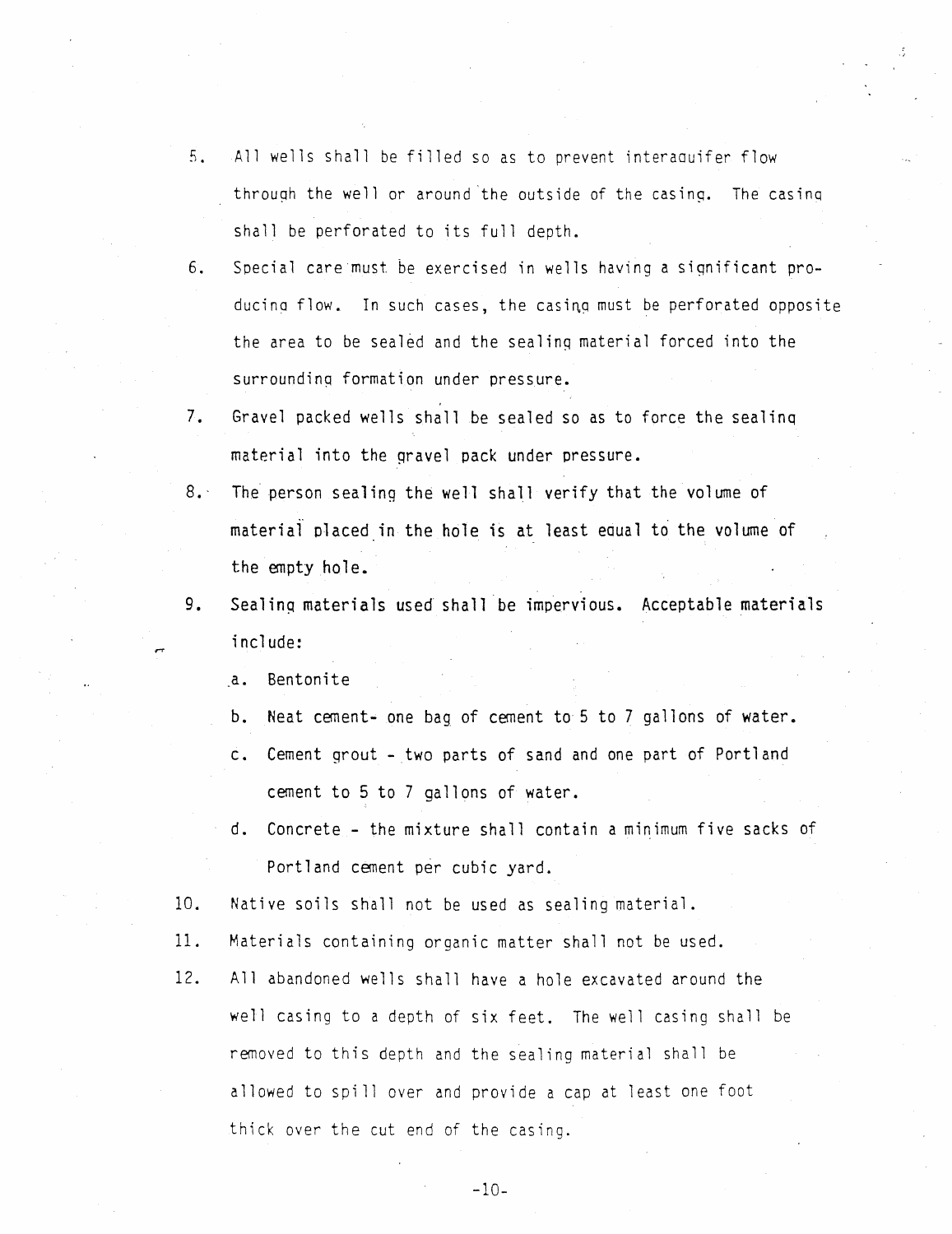13. If there is an annular soace between the casing and the hole, the upper 50 feet of casing must be removed. If this is not possible, the casinq must be ripped from a depth of 50 feet for a distance of five feet upward. The ripped portion shall then be filled by pressure grouting to form a grout plug in the annular space. The casing shall then be ripped above the qrout plua and pressure grouting repeated until grout returns to the surface in the area between the drilled hole and the well casing.

# 414-1.226 ENFORCEMENT·-. PUBLICATION OF REGULATIONS

The Health Officer shall distribute copies of proposed changes in regulations to the drilling industry and other interested parties requesting notification in writing. Copies of proposed requlations shall be mailed to the requesting parties thirty (30) days orior to filing the regulations with the Clerk of the Board of Supervisors. The letter transmitting the proposed regulations to the well drillinq industry shall indicate the date the regulations will be filed with the Clerk of the Board.

#### 414-1. 228 WATER WELL DRILLERS - REPORTING FORM

The Health Officer shall provide the well drilling industry with reporting forms that may be used to report violations of the water supply ordinance and Health Officer's requlations. The use of these forms is not mandated by these requlations. See the attached Exhibit "C".

-11-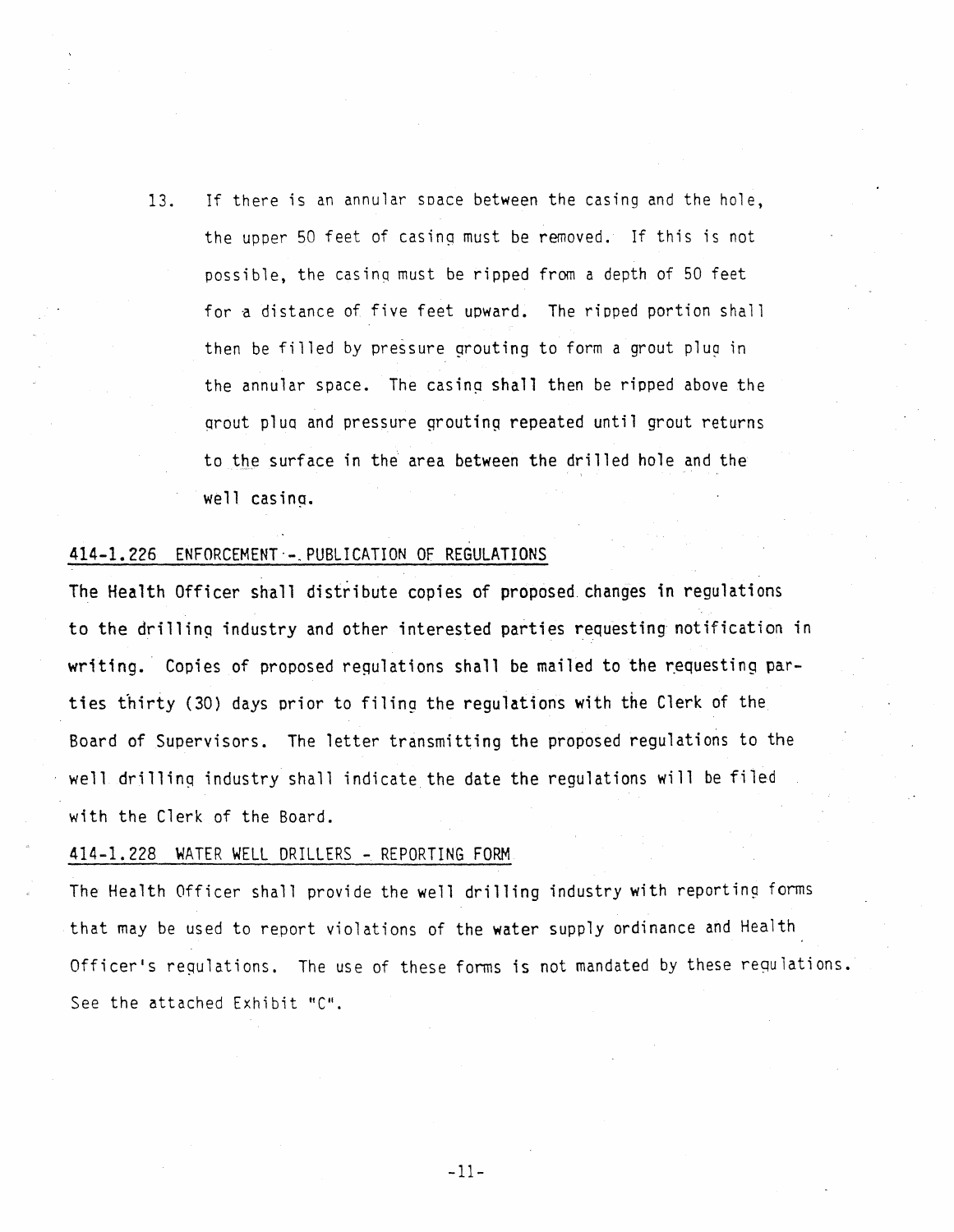# $EXHIBIT$  "A"

# - WELL PERM IT

# Contra Costa County Health Services Department

Date of Permit:

Permit Expires: ~~~~~~~~

|  |  | Basic Well Construction (Phase 1) |  |
|--|--|-----------------------------------|--|
|  |  |                                   |  |

| Drilling |  |
|----------|--|
| Casing   |  |
| Sealing  |  |
| Capping  |  |
| DWR      |  |

Well Development (Phase 2)

| Yield Test             |  |
|------------------------|--|
| Water Quality Analysis |  |
| Pump Installation      |  |

Sanitary Seal

Concrete Platform

The inspector shall note N.A. (not applicable) for items not required for this installation.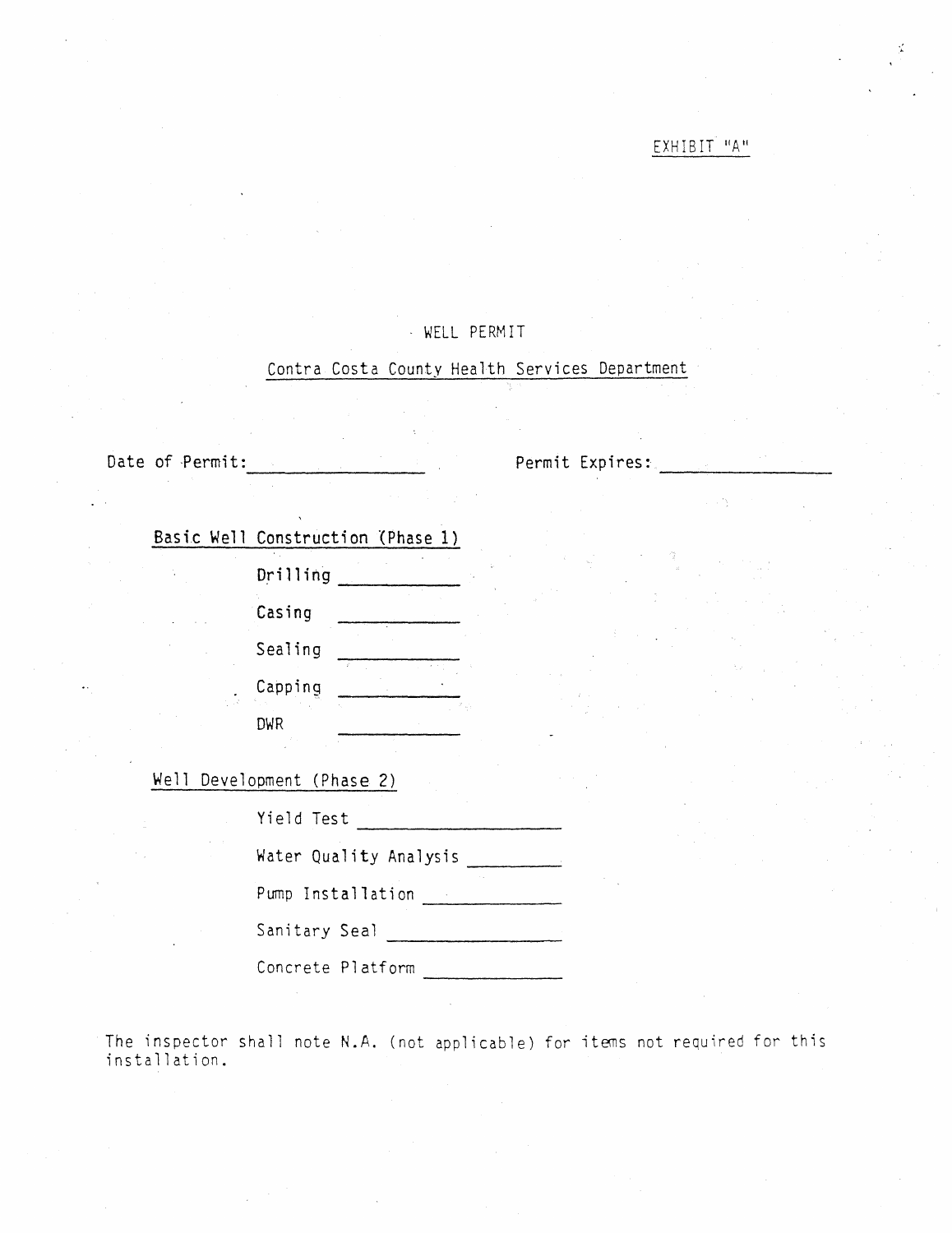# EXHIBIT "B"

# WATER WELL PUMP TEST REPORT

# Contra Costa County Health Services Department

| Name of Well Permit Applicant:                                        |  |  |
|-----------------------------------------------------------------------|--|--|
| Name of Property Owner:                                               |  |  |
| Parcel Number:                                                        |  |  |
| Mailing Address:                                                      |  |  |
| Date of Test:                                                         |  |  |
| Time Test Was Started:                                                |  |  |
| Time Required to Reach Equilibrium<br>Between Recharge and Discharge: |  |  |
| Total Time Pump Test Was Continued<br>After Equilibrium Was Reached:  |  |  |

Drawdown Measurements Including Distance to Water Level and Time of Day:

|    | Time | Drawdown · |
|----|------|------------|
| 1. |      |            |
| 2. |      |            |
| 3. |      |            |
| 4. |      |            |
| 5. |      |            |
| 6  |      |            |